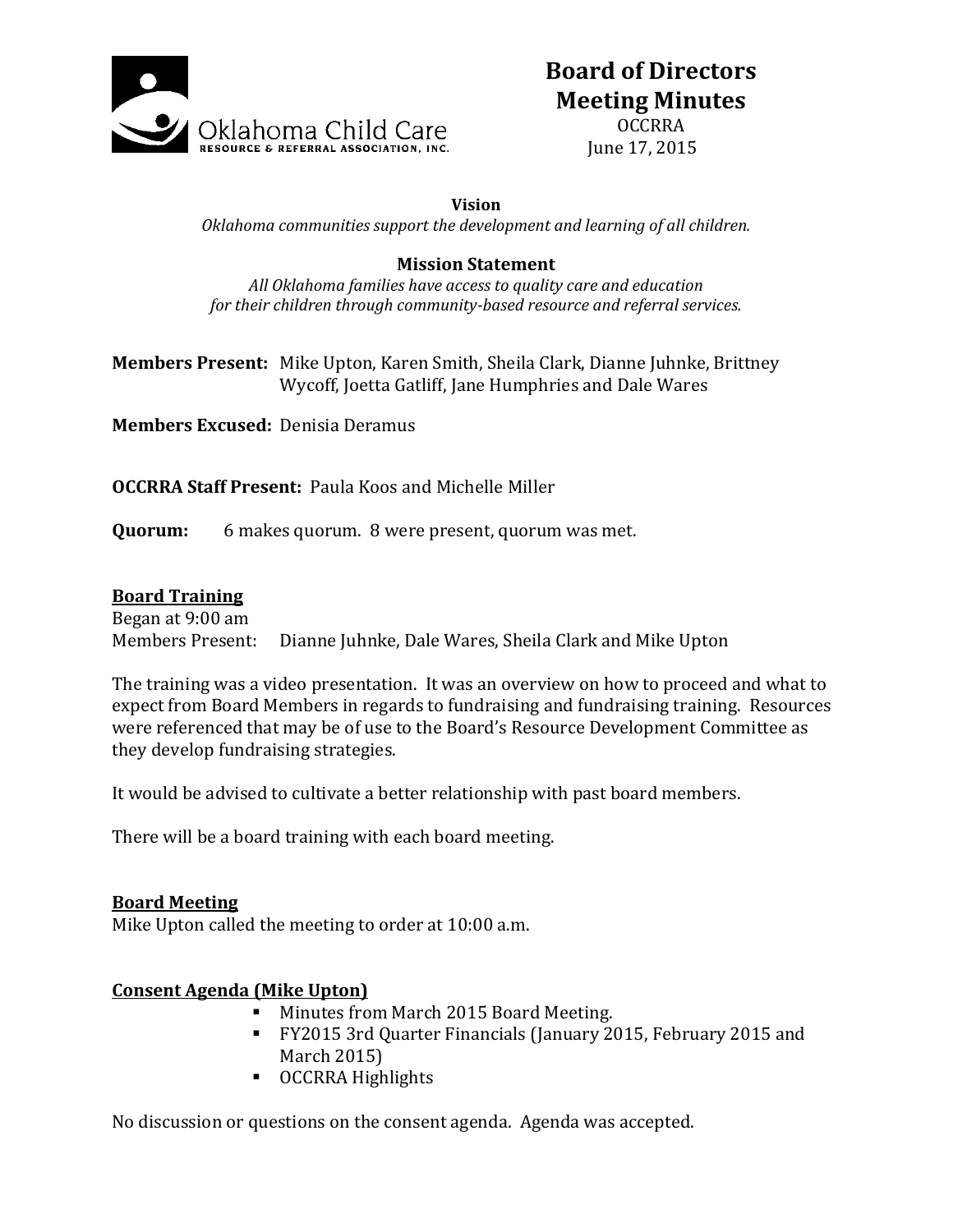# **Governance Committee (Karen Smith)**

# *Resignation*

Stephanie Makke has left her position as a regional manager and has accepted a new position with Choctaw Nation. She has tendered her resignation as a regional representative on the board of directors.

# *Mike Upton moved to accept Stephanie Makke's resignation; seconded by Dianne Juhnke. All were in favor.*

# *New Board Members*

- 1. Stephanie Makke is presented to remain on the board as a member at large and to fill the vacant position created by the resignation of Jennie Dexter effective September 2015. Choctaw Nation is supportive of this decision and she would represent the SE portion of the state.
- 2. Martha Balderas is presented to become a member at large effective September 2015.
- 3. Taffy Henderson is presented to become a regional representative to replace Stephanie Makke. She would begin serving September 2015.

# *Karen Smith moved to accept the three new board members as depicted above; seconded by Dale Wares. All were in favor.*

# **Finance Committee (Brittney Wycoff)**

# *FY2016 Budget*

The budget submitted for board approval has figures for a flat budget, a 3% cut, and a 6% cut. All three were presented to prepare for what might come to fruition once we receive the DHS contract. Yesterday Paula was contacted by DHS CCS and told that we have been approved for a flat budget *at this time* and we should look to see our contract sometime next week. "At this time" implies they may decide to cut our budget as we get into the year. This has always been a possibility. It is recommended we approve all three budgets in the event the budget changes during the year.

# *Brittney Wycoff moved to approve all three budget scenarios; seconded by Sheila Clark. All were in favor.*

# *OKDHS CCS*

It is Paula's understanding that DHS has taken an 8% cut across the board. Lesli Blazer protected her contracts resulting in steeper cuts at CCS.

# *Contingency Plan*

A plan was written to cover our bases in the event there was no contract on July 1, 2015. Despite reassurances that we will be receiving our contract very soon; it is advised to approve a plan. Our current policies do not address contingency plans. The plan presented to the board for approval would have employee's maintain a work presence for 4 weeks. At week 5 another plan will have to be implemented that addresses shutting down operations whether temporarily until a contract arrives or permanently in the absence of a contract.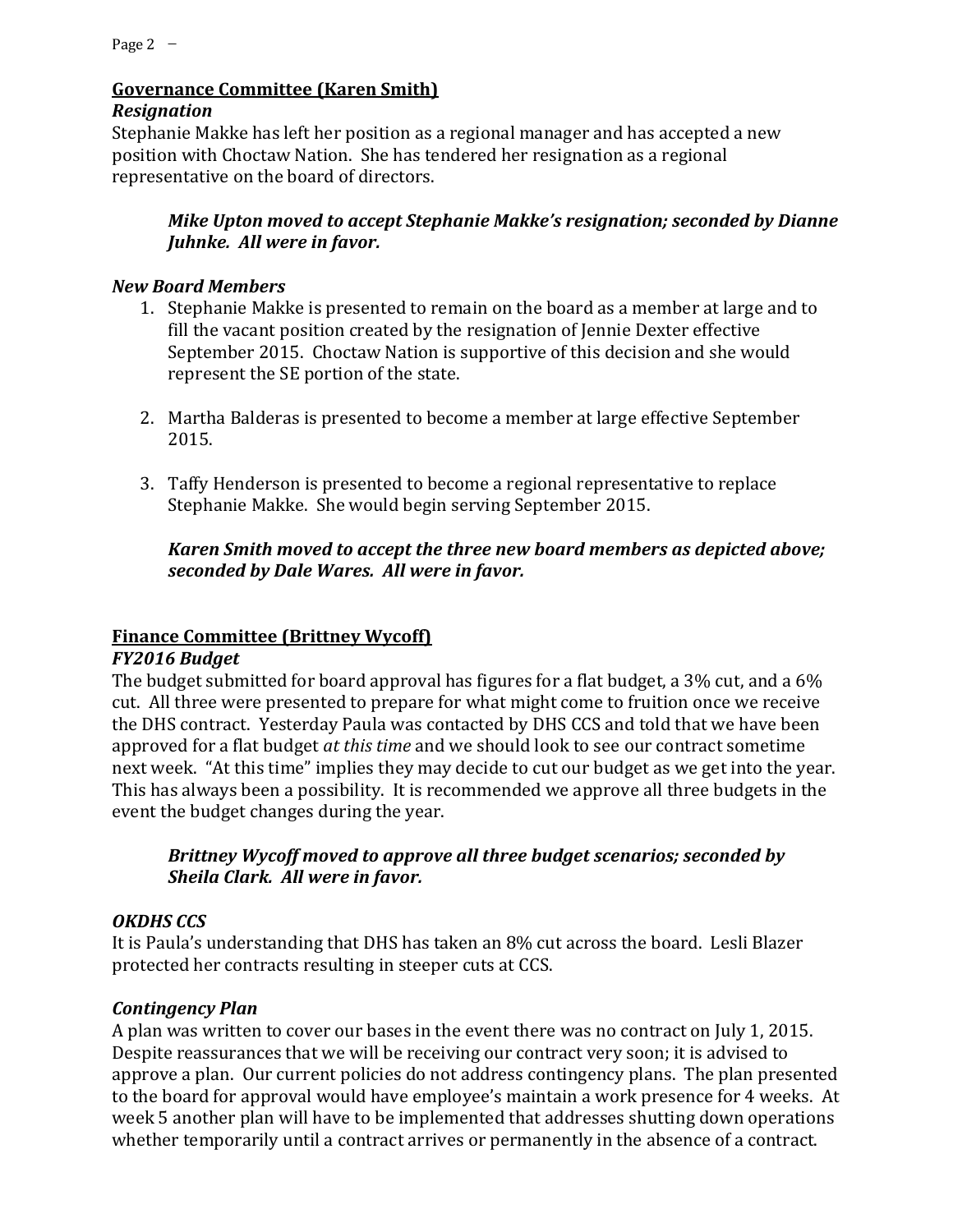Page  $3 -$ 

It is Paula's understanding that we are not able to retroactively charge the contract for operations prior to a signed contract. The organization has funds to support two months of operations, overhead contract termination fines and employee PTO liability.

## *Brittney Wycoff moved to accept the contingency plan as depicted above; seconded by Sheila Clark. All were in favor.*

## *Financial Procedures Manual*

Changes were made to the manual in 2013. The revised version was never provided to the board. A question posed during the Finance Committee Meeting was how often the manual is reviewed. We feel we have a comprehensive manual. Both Michelle and Paula have attended financial operations/fraud seminars during this fiscal year and most scenarios discussed are covered. If the CPA who reviews our quarterly financials, the CPA who does our bank reconciliation or the Auditor recommend changes, we implement them. They have not recommended a change since 2013.

# *Regional Contracts*

Contract's for the regional offices will be prepared but will not be released until OCCRRA has a contract in hand. They will each operate from their own contingency plan in the event a contract is not received by June 30th.

# **Resource Development Committee (Joetta Gatliff)**

## *Solicitation Letter*

A solicitation letter was reviewed with feedback at the Resource Development meeting. A new letter has been drafted and will be taken to the committee meeting next month. The letter, once finalized will be given to the board to distribute to 5 people of their choosing with a personal notation. A solicitation letter will at least help us to move forward.

It's important that we present a compelling case to potential donors about what we do and what we will do with their money. We definitely need to develop our own cause (a product).

## *Committee Members*

The committee only has two members. There is a need to have more! The board was urged to join and/or to think of potential members.

## *Events*

The committee discussed ideas for fundraising events. More research was necessary before making any decisions. Joetta contacted Safe kids. They host a golf tournament every year and net \$27,000-\$30,000 each year; but, they have a volunteer committee of 60 people. Part of the complication OCCRRA has is the small number of staff and board. Hosting an event becomes more difficult without more volunteers. The committee discussed possibly teaming up with another organization to host a fundraising event. It would be excellent to have a niche, an event that we consistently host every year.

 Partnering with a for-profit organization may be a better option as opposed to a nonprofit. Most nonprofit organizations are in the same financial situation as OCCRRA.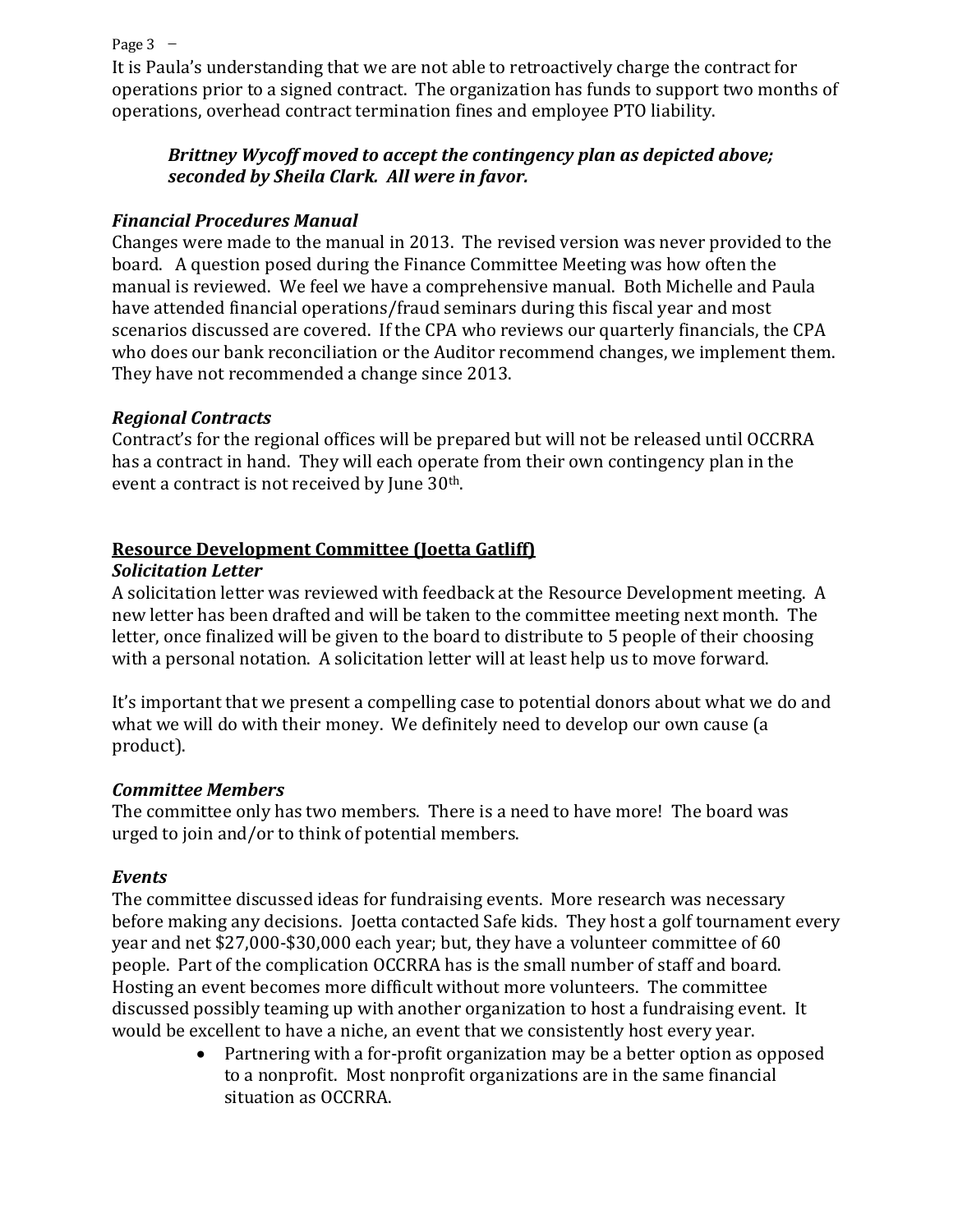#### Page  $4 -$

## *Board Training*

Look for fundraising training at each board meeting. The thought is that most members would prefer the training come after the board meeting as opposed to arriving early. The meetings typically ends before noon and there is time for training. The committee is meeting again in July and will discuss the next training.

## **Public Policy Committee (Dianne Juhnke)**

### *Legislative Session*

Each year during the legislative session, Oklahoma lawmakers file bills for consideration. If bills are referred to committee and if they are passed out of committee, the are sent to their respective houses for a vote. If approved in the house of origin, they go to the other side. If approved unchanged they are presented to the Governor for signature before becoming a law. The session runs from February to May.

### *Interim Studies*

There are several interim studies requested that deal with child care. An interim study is usually completed prior to the start of the legislative session. Legislation for consideration can potentially be generated and presented during the next legislative session. Paula is following these. One study addresses access to quality child care from Rep. Inman. Dianne has been in touch with him and has made it known she is interested in finding out more information. She took time to share with him what we do. She has yet to hear back from him. Many times quality care studies actually address licensing regulations and express a desire to cut back on guidelines in the interest of making it easier for more people to provide child care. On July 10th the Speaker will make a decision about which interim studies to approve. There are four studies being presented. We are not sure how many will actually be held.

## *Legislative Interaction*

Last year it was noted that the committee really needed to be more proactive about OCCRRA's involvement. This year the committee will be meeting in August to discuss issues impacting our industry, studies that apply to us, and steps moving forward.

## *Day on the Hill (Washington, D.C.)*

Paula attended this event during the CCAoA Annual Meeting. The initial thought was that the day would not have much success as the legislators were not in session. In reality the visits were some of the most successful to date. The visits were held with the legislative aides who were able to give us dedicated time and undivided attention. Our impact was more profound. Looking forward it would be ideal to make arrangements to visit when legislators are here locally; and when in D.C. visit with their aides. It all comes down to relationships. It is a good idea to focus on legislators that asked for studies regardless of whether they are on the agenda.

### **Executive Directors Report (Paula Koos)** *FY2015 Progress Assessment Visits*

Progress assessment visits happen in the final quarter of the fiscal year. All have been completed and all regions are on track to meet contract expectations.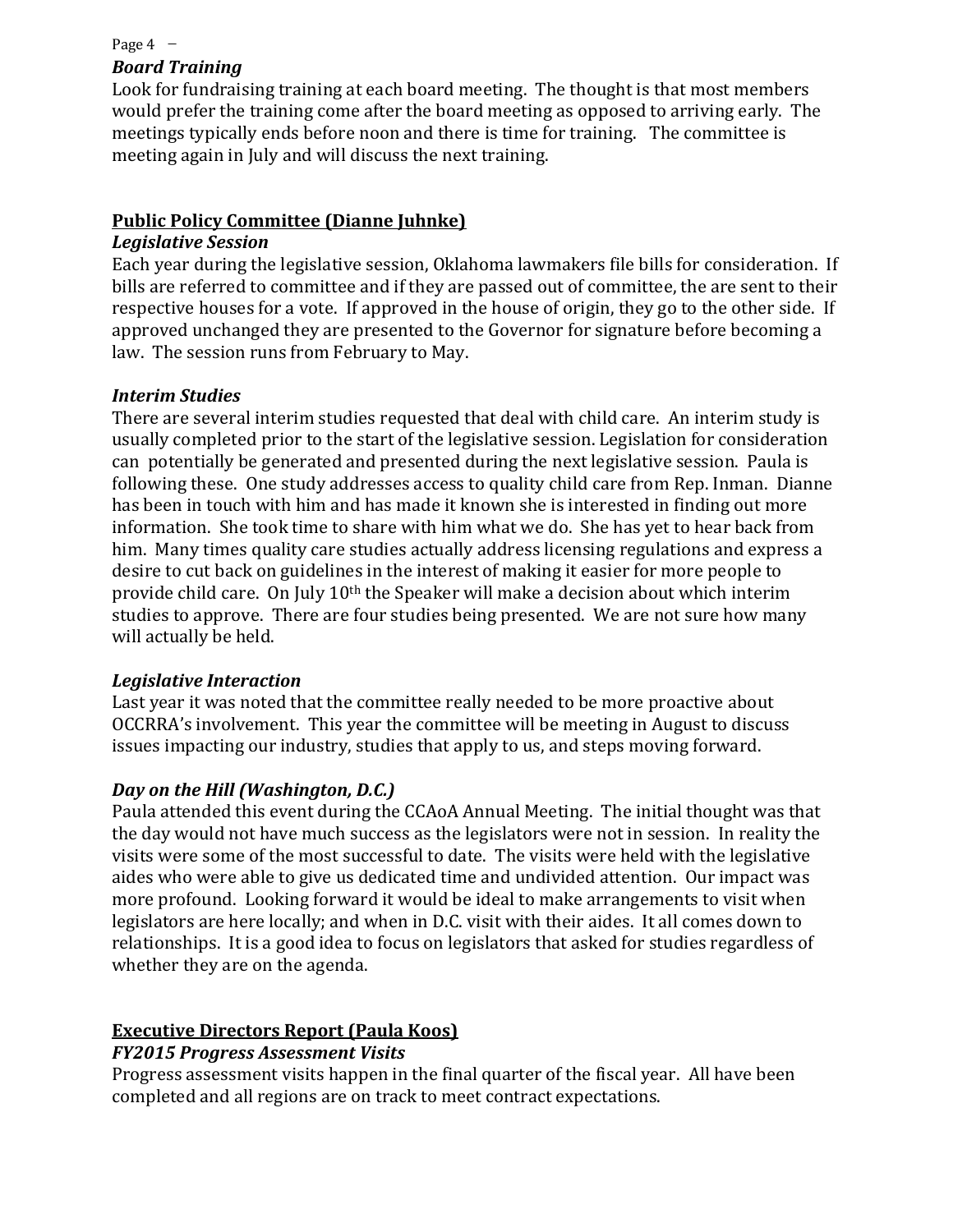#### Page  $5 -$

#### *FY2016 Progress Assessment Document*

We are in the process of generating the document for next year. It needs some more work to become finalized. This year the call center was established causing some of the regional work to shift to the call center. The call center is handling the bulk of calls (and doing a great job). The assessment document didn't adjust for the change as well as needed. The new document will focus on the trainings and TAs that are happening regionally. We have introduced the NACCRRA*ware* TTAM Module (Training and Technical Assistance Module). The database allows training and TA to be tracked by training and core competencies that OKDHS CCS has expressed are important. The TTAM is very detailed and streamlined, allowing for better reporting without a lot of hand calculations. The module creates a platform in which all regional training and technical assistance is recorded in the same way, statewide. For the past three weeks Marti and Sharon have been visiting each region to introduce and train on the TTAM with a rollout deadline of July 1st. They have been to 6 of the 8 regions and each visit has been very productive and successful. Each visit has revealed a little more on what we need for implementation.

#### *Shared Services*

Grants were solicited from the Potts Family Foundation and the Inasmuch Foundation; neither were granted. A grant application has not been done for Sarkeys Foundation. We needed funding from all three to compile the \$125,000 needed to start the project. Shared Services will be a great thing for the providers in our state if we can manage to raise the funds. It provides job descriptions, menus, classroom plans, and supply discounts along with many other areas of assistance.

#### *Regional Structure*

Stephanie Makke's resignation has left the SE Region (Southeastern University CCR&R) without a Director. The region covers 11 counties in the far SE corner of the state and is housed in Southeastern State University. Although Stephanie's new position at Choctaw Nation presents a wonderful conduit for our organization it has left us with an area of the state exposed. Janet Scribner is the only other employee for that office. SOSU has a resource library that is supported by CCR&R and by Choctaw Nation. The resource specialist manages the library and half of her salary is paid by Choctaw Nation.

Conversations have been initiated to possibly merge the SE and the SC regions. Southcentral's main office is located in Ada within East Central University. We are not currently looking to close the SE office. The resource library there creates a relationship with Choctaw Nation that we do not want to lose. Negotiations will take time beyond the time remaining in FY15; it would be advisable to remain with SOSU for FY2016. Initially we will start with a 3 month contract for each region until negotiations are complete. It is important that we maintain relationships and honor the structure.

ECU is closer to some of the SE regional counties. This makes Ada the ideal main location. The board discussed the potential of having a satellite office in McAlester. That area has high need with high poverty. There are many systems already in place to cultivate better living environments and we may find opportunities we don't have in other areas of the state. With an office in Ada, Durant and Macalester the counties would have good coverage. Combined SE and SC are comprised of 22 counties creating the largest geographical region in the state and the third largest for funding.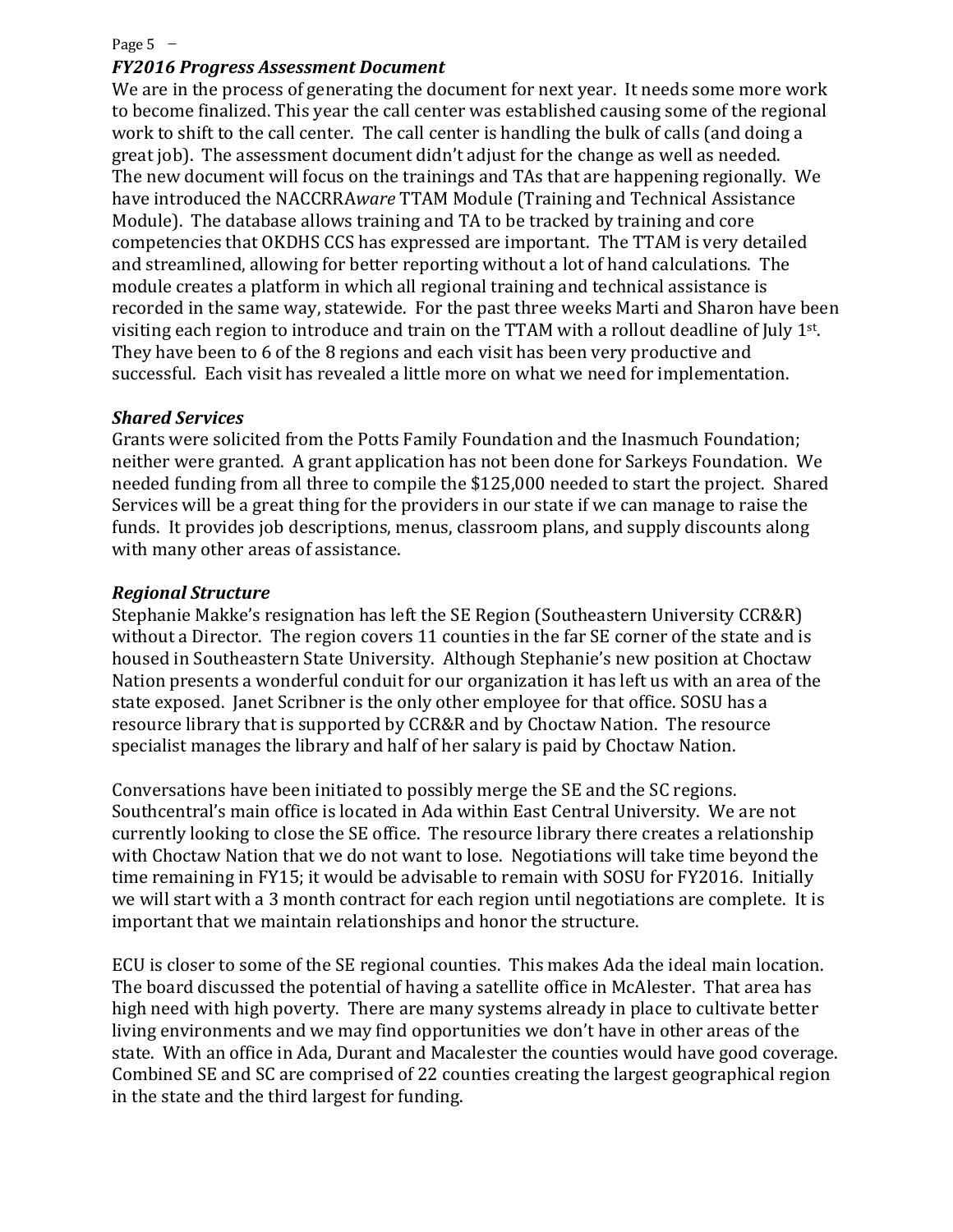#### Page  $6 -$

Paula requested board approval to proceed with an open dialog with both agencies and to begin planning for the future. The board approved.

### *Hispanic Conference*

Each year we hold a conference for our Hispanic providers. Primarily their first language is Spanish. This year there were 90 participants; there have been as many as 125 participants in the past. The Hispanic Conference is always received well and it is an opportunity for us to work in conjunction with CECPD. OCCRRA is becoming well known for the event.

## **Old Business**

### *Strategic Plan*

The dashboard given to the board covered calendar year 2015. The plan is coming along nicely. The areas of discussion were:

Step 3 – The governance committee has discussed and identified potential members. We weren't successful in recruiting anyone during the last quarter; but, have other potentials.

Step 8 – The information has not yet been solicited from the Board so no identification has been made. Among the regions there are good relationships with the legislators resulting in a couple who actually know OCCRRA and what we do. At the end of the year once the interim studies have been conducted and after the end of the year are good times for legislative outreach.

Step 10 – We need to increase the members on the development committee. No strategy for moving forward has been formulated at this time.

Step 13 – A needs assessment is currently being done. It will be complete by June  $30<sup>th</sup>$  as part of our contract obligations with OKDHS CCS. At that time an action plan will take shape.

The colors on the dashboard represent the staff member responsible for feedback and action. The names were not included in the board handout.

**New Business:**  *None*

**Executive Session** *None*